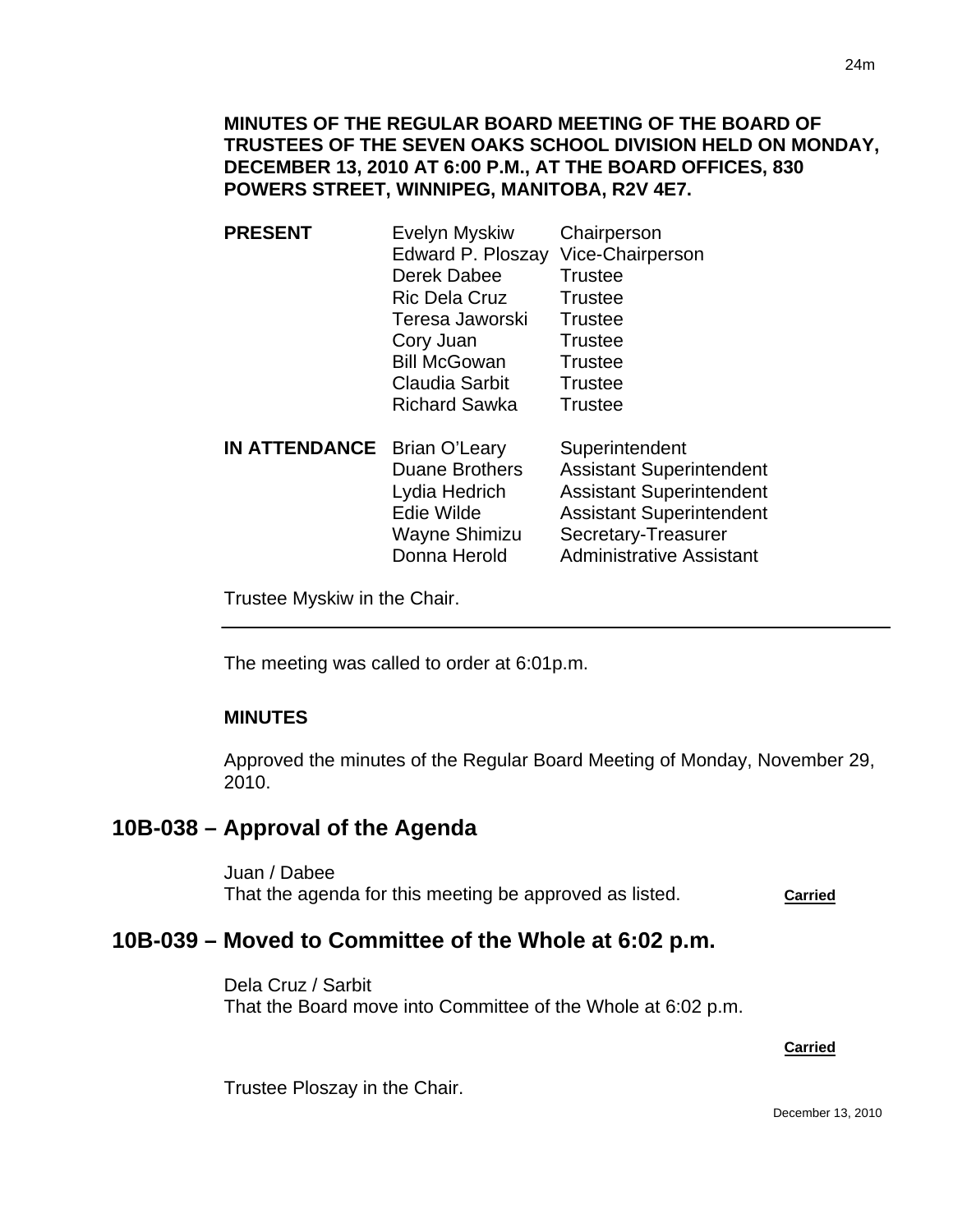### **OFFICERS' REPORT**

Trustee Sawka reported on developments arising from collective bargaining.

### **SUPERINTENDENTS' PERSONNEL REPORT**

## **10B-040 – Superintendents' Personnel Report**

Sarbit / McGowan That the Superintendents' Personnel Report be ratified. **Carried**

#### TEACHER APPOINTMENTS

Appointed Jennifer Chwartacki to a full-time (1.00) Teacher General (Permanent) contract effective December 14, 2010.

Appointed the following to Limited Teacher-General (Term) contracts:

Joan Bilow-Budowski, part-time (.50), effective October 12, 2010 (indefinite) Catherine Flynn, full-time (1.00), effective November 29, 2010 (indefinite) John Holmes, part-time (.50), effective January 6, 2011 (indefinite) John Holmes, part-time (.50), effective January 6, 2011 to June 30, 2011 Stacey Matsumoto, full-time (1.00), effective January 6, 2011 to June 30, 2011 Harpreet Panag, full-time (1.00), effective December 2, 2010 to June 30, 2011 Sumit Sharda, full-time (1.00), effective November 29, 2010 (indefinite) Cindy Sheilds, part-time (.50), effective November 12, 2010 to June 30, 2011 Brennan Stadnyk, full-time (1.00), effective November 17, 2010

to December 22, 2010

Jennifer Stewart, part-time (.50), effective December 6, 2010 (indefinite) Jennifer Streilein, part-time (.50), effective November 29, 2010 (indefinite)

### SUBSTITUTE TEACHER APPOINTMENTS

Appointed the following to Substitute Teacher contracts effective the 2010-2011 school year:

Destiny Gross Eric Peters Ashley Kisil **Matt Ponech Cristien Lyons** Katrina Suppes Leanne Mann

Michelle Dombek **Aaron Millar Usiskin** Sheena Grobb Kamey Munsamy Michael Koutis **Michael Koutis** Jennifer Streilein Jennifer Major Leonard Woitowicz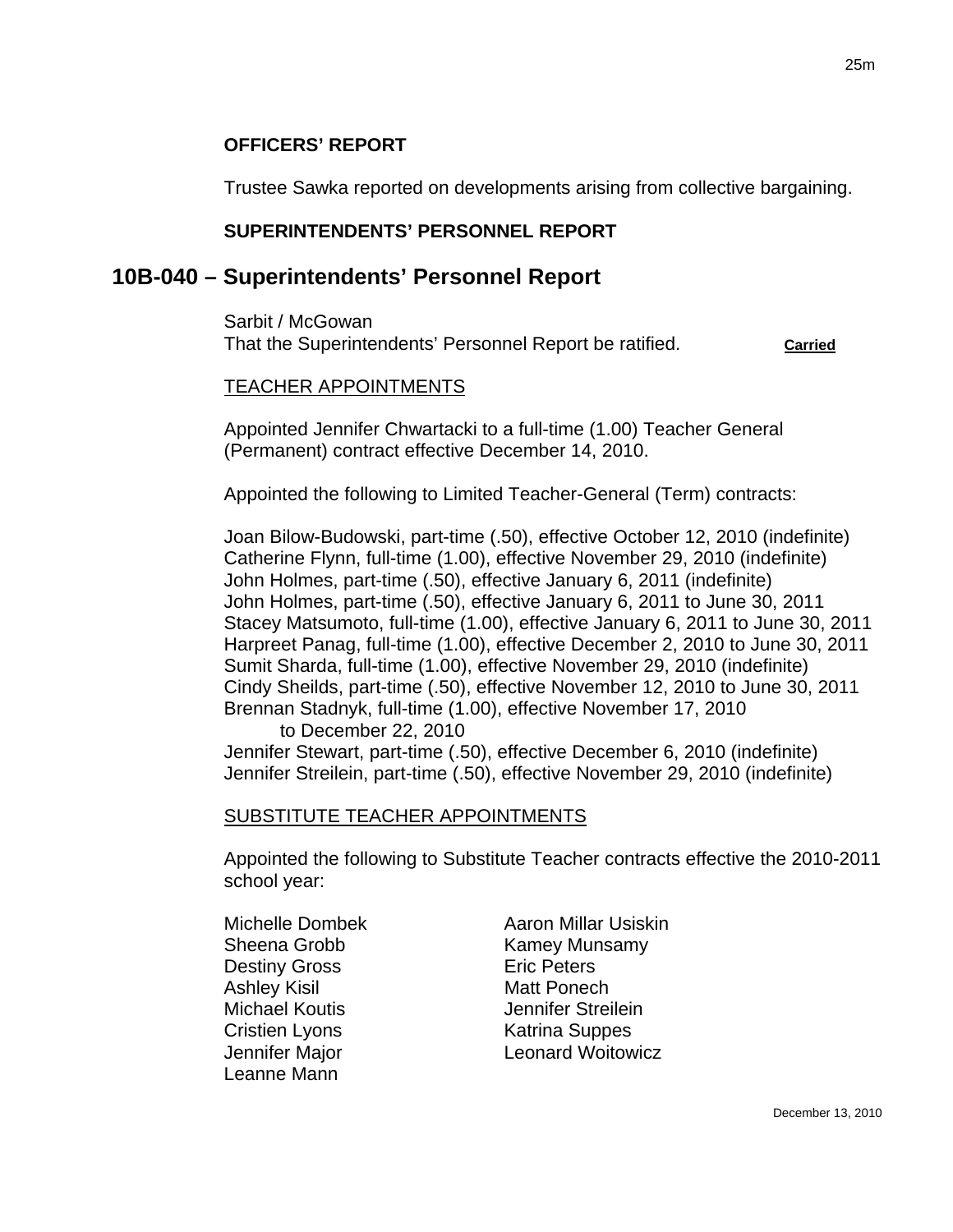### **SUPERINTENDENTS' PERSONNEL REPORT**

## TEACHER LEAVES OF ABSENCE

Granted the following leaves of absence, without pay:

26m

Amanda Martin, full-time (1.00), effective January 19, 2011 to June 30, 2011 Rosanne Sarkany, part-time (.50), effective January 29, 2011 to June 30, 2011 Susan Simcoe, full-time (1.00), effective March 1, 2011 to June 30, 2011

### TEACHER MATERNITY LEAVES

Granted the following teachers maternity leaves:

Jodi Kravetsky, effective May 14, 2011 to May 13, 2012 Andrea Wilson, effective May 9, 2011 to May 6, 2012

## TEACHER DEFERRED SALARY LEAVE

Granted Eda Korchynski deferred salary leave effective the 2014-2015 school year.

### CUSTODIAN RETIREMENT

Received notice of intent to retire from Lona Donald effective December 31, 2010.

### ACCOUNTING SUPERVISOR RESIGNATION

Received notice of intent to resign from Nora Wood effective January 3, 2011.

### PARAPROFESSIONAL RESIGNATION

Received notice of intent to resign from Heather Chennells effective December 31, 2010.

## **SUPERINTENDENTS' REPORT**

The following matters were received as information:

- Application for Merger of Bargaining Units, Locals 949 and 5043.
- Meeting Update Regarding News Schools with the Public Schools Finance Board.
- Bill 13 Preparing Students for Success Act.
- Programme for International Student Assessment (PISA) 2009 Results Executive Summary.

## **SUPERINTENDENTS' REPORT**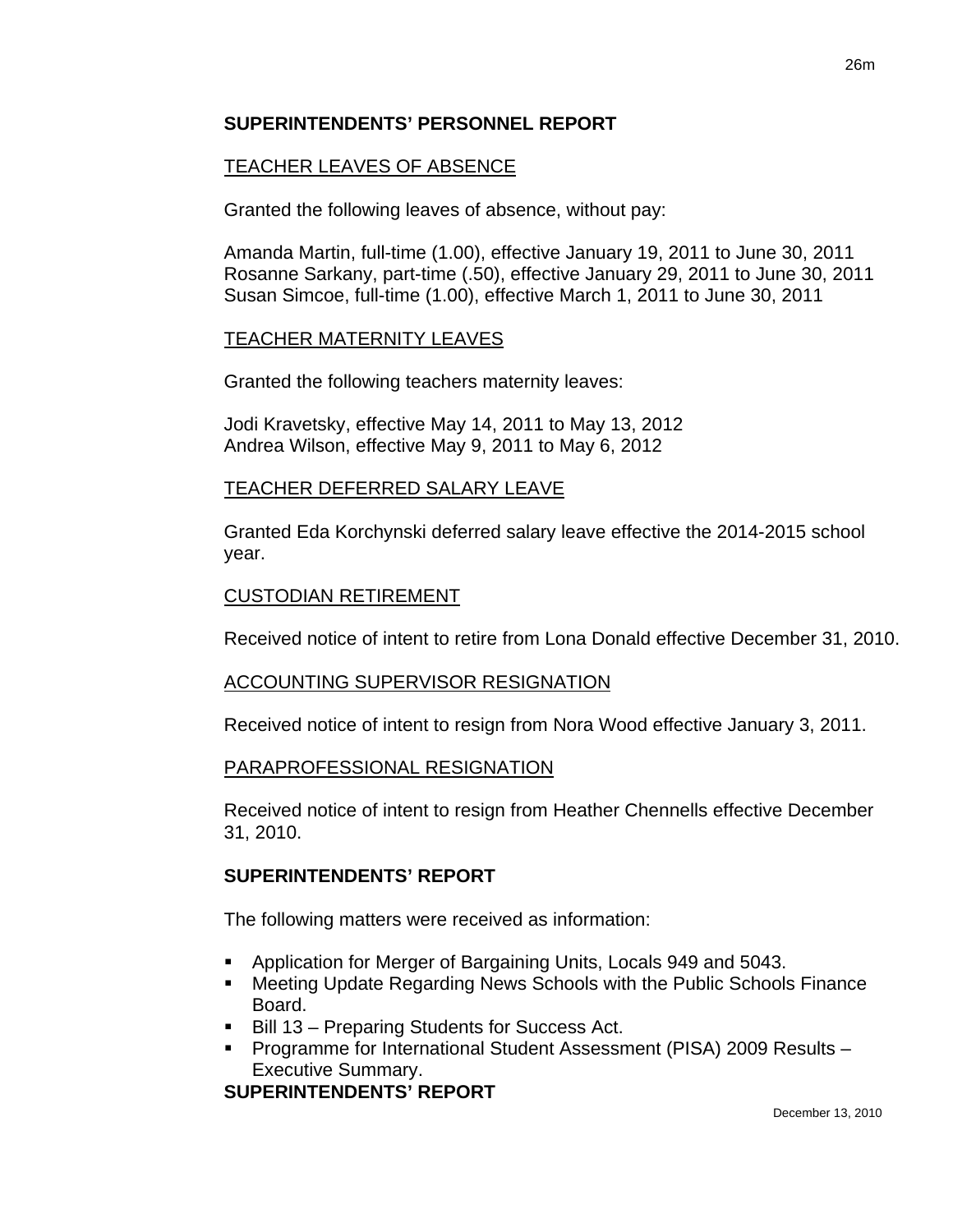- Meeting with Honourable Nancy Allan Enrolment Growth Update.
- **Trustee Technology.**

# **10B-041 – École Riverbend Community School**

Dela Cruz / Jaworski Approved that the Board grant École Riverbend Community School permission to host a Wine and Cheese Reception on Thursday, December 15, 2010. **Carried** Carried Communication of the Carried Carried Carried Carried Carried Carried Carried Carried Carried Carried Carried Carried Carried Carried Carried Carried Carried Carried Carried Carried Carried Carried Carried

# **10B-042 – Swinford Park Soccer Field Requests for Proposals**

Sarbit / Sawka Approved that Shelmerdine be awarded the Tender for the Swinford Park Soccer Field Project. **Carried**

## **CONSENT AGENDA**

## **10B-043 – Consent Agenda**

Dela Cruz / Sawka That the Consent Agenda be approved. **Carried**

## **CONSENT AGENDA**

Cheque Listing - November 2010

That cheques #2110987-#2111472, US\$ cheques #211045-#211073, direct deposits #211001420-#211002194, and pre-authorized debits #201015- #201017 in the amount of \$3,072,705.10 be approved.

### Appin Associates Invoice No. B5727485059

That Invoice No. B5727485059 for the Garden City West Steam Unit Ventilator Replacement Project (PSFB-funded component) in the amount of \$8,618.91 be paid to Appin Associates.

### Appin Associates Invoice No. B5728485059

That Invoice No. B5728485059 for the Garden City West Steam Unit Ventilator Replacement Project (owner-funded component) in the amount of \$32,130.00

## **CONSENT AGENDA**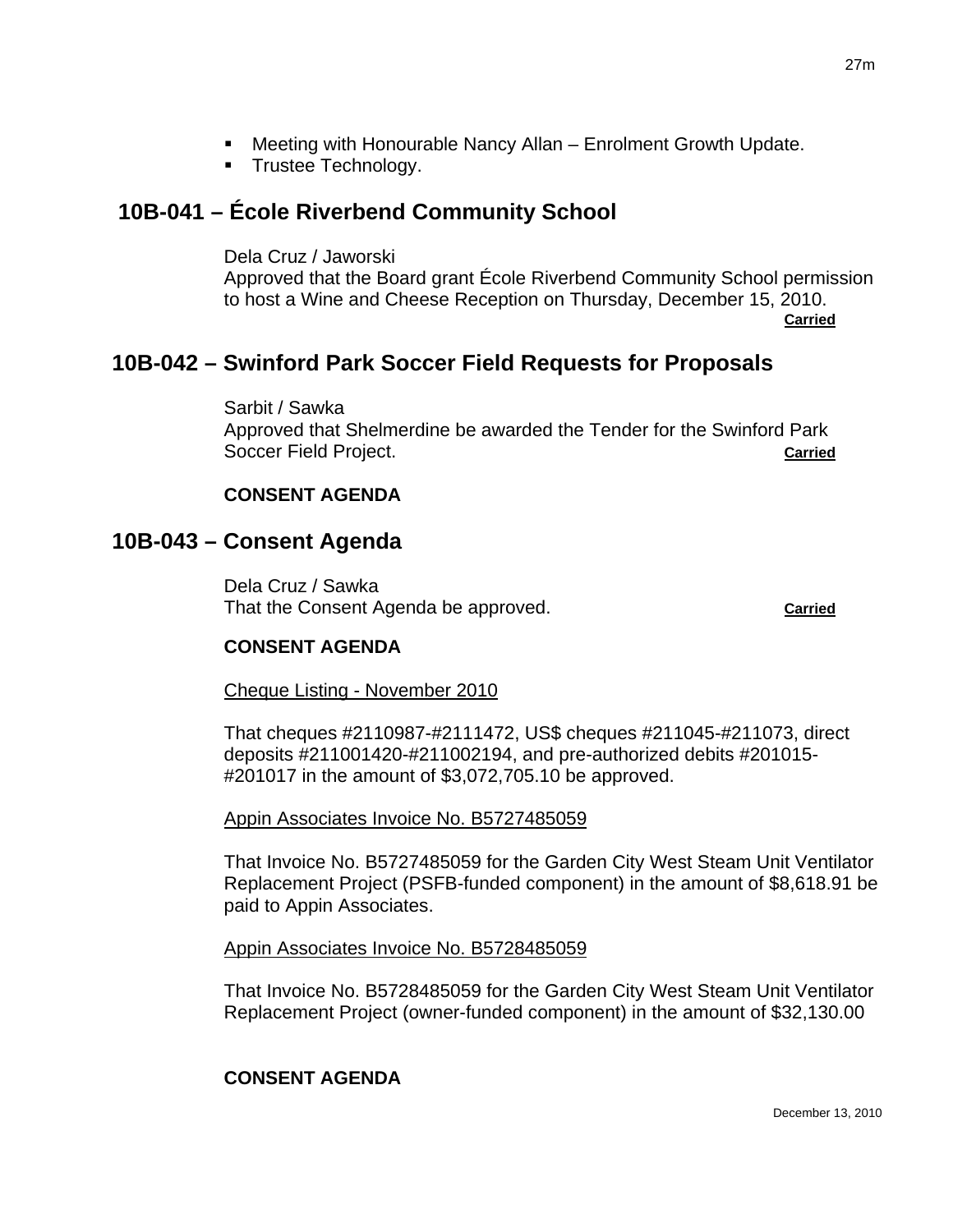be paid to Appin Associates.

#### Park West Projects Ltd. Certificate of Payment No. 3

That Certificate of Payment No. 3 for the Grooming Room and Elevator at Garden City Collegiate West in the amount of \$92,146.91 be paid to Park West Projects Ltd.

### Statutory Holdback on Park West Projects Ltd. Certificate of Payment No. 3

That 7-1/2% Statutory Holdback on Certificate of Payment No. 3 for the Grooming Room and Elevator at Garden City Collegiate West in the amount of \$7,115.59 be paid to the SOSD/Park West 425 GCCI Elevator Grooming Room account.

#### Randall Plumbing & Heating Ltd. Certificate of Payment No. 5

That Certificate of Payment No. 5 for the Garden City Collegiate West Steam Heating and Unit Ventilator Replacement Project in the amount of \$55,706.65 be paid to Randall Plumbing & Heating Ltd.

### Statutory Holdback on Randall Plumbing & Heating Ltd. Certificate of Payment No. 5

That 7-1/2% Statutory Holdback on Certificate of Payment No. 5 for the Garden City Collegiate West Steam Heating and Unit Ventilator Replacement Project in the amount of \$4,032.82 be paid to the SOSD/Randall Plumbing 433 GCCI West HVAC account.

### **NEW BUSINESS**

Trustee Sarbit commented on the Sir Ken Robinson presentation at the Arts and Learning: Shaping our Future Together Conference.

Trustee Juan reported on a delegation from the Philippines that visited various schools in Seven Oaks.

Trustee Myskiw commented on the annual Elwick School Community Feast.

### **CONFERENCE REPORTS**

Caelin Philippot, Teacher, École Constable Finney School: ACPI (Association canadienne des professeurs d'immersion), October 14 to 16, 2010 - Moncton, New Brunswick.

#### **CONFERENCE REPORTS**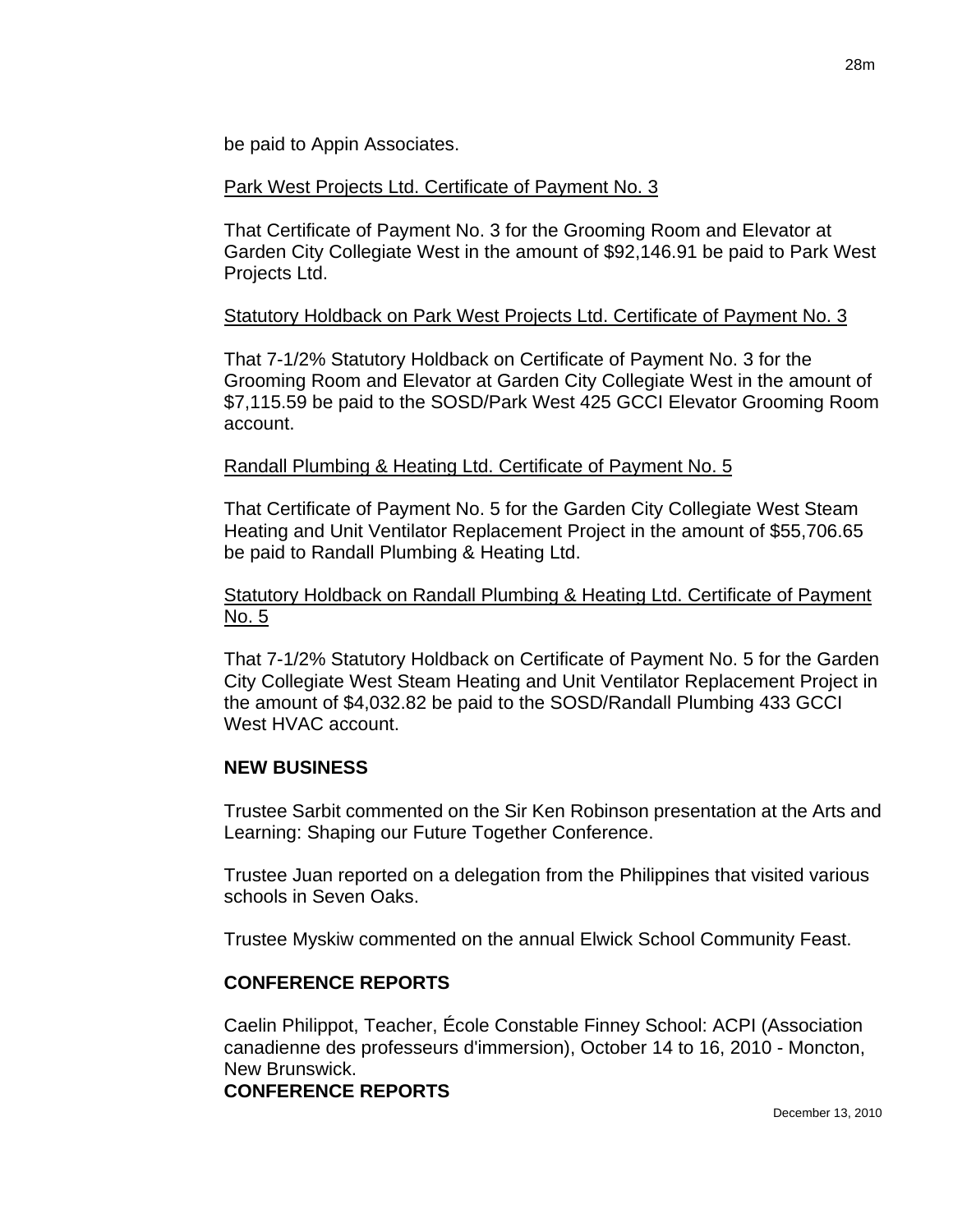Gary Hanson, Teacher, West Kildonan Collegiate: School Counsellors: Transforming Lives One Student at a Time, November 4 to 6, 2010 - Tarrytown, New York.

Donna Massey-Cudmore, Teacher, École Constable Finney School: The Wonder of Learning, Reggio Emilia Exhibit, September 30 to October 3, 2010 - Chicago, Illinois.

Margaret Mulvenna, Teacher, Victory School: The Wonder of Learning, Reggio Emilia Exhibit, September 30 to October 3, 2010 - Chicago, Illinois.

Vanessa Burridge, Jessica Dilts, Joey Robertson, Leanne Yeo - Teachers, West St. Paul School: CAYC MB Study Tour: The Hundred Languages of Children, September 30 to October 3, 2010 - Chicago, Illinois.

### **CORRESPONDENCE**

- Hugh Coburn, President, Manitoba School Boards Association: Nominations for the 2011 Manitoba School Boards Presidents' Council Award.
- **Barb Unrau, Executive Assistant, Manitoba School Boards Association:** Confirming nomination of Cory Juan for position of Region 5 Director of the Manitoba School Boards Association 2011.
- Wendy Bloomfield, Chairperson, Seine River School Division: Seine River School Division unanimously endorses the nomination of Robert Rivard for the position of President, MSBA, 2011-2012.
- Nancy Allan, Minister of Education: Bill 13 the Preparing Students for Success Act.
- **MSBA Executive Highlights December 6, 2010.**
- **MSBA e-bulletin December 8, 2010.**
- Jeannine Stotski, Office Manager, Office of the Mayor: Thank you for "words of congratulations" to Sam Katz on his re-election.
- Wayne Shimizu, Secretary-Treasurer, Seven Oaks School Division: Letter to Peter Johannsson, Real Estate Officer, City of Winnipeg regarding the Lease Agreement between the City and SOSD for Portables at Riverbend Community School.
- **Justin Rempel, Labour Relations Consultant, MSBA: Preliminary MUST** Fund Fee Assessment for July 2011 Notice.
- Dave Langrill, Manitoba Infrastructure and Transportation: Planned construction on PTH 9 in summer 2011 will affect access to Seven Oaks School Division property.
- Justin Rempel, Labour Relations Consultant, MSBA: The Manitoba Universal Standards Trust (MUST Fund) Guidelines have recently been revised. Attached are the new guidelines.

### **CORRESPONDENCE**